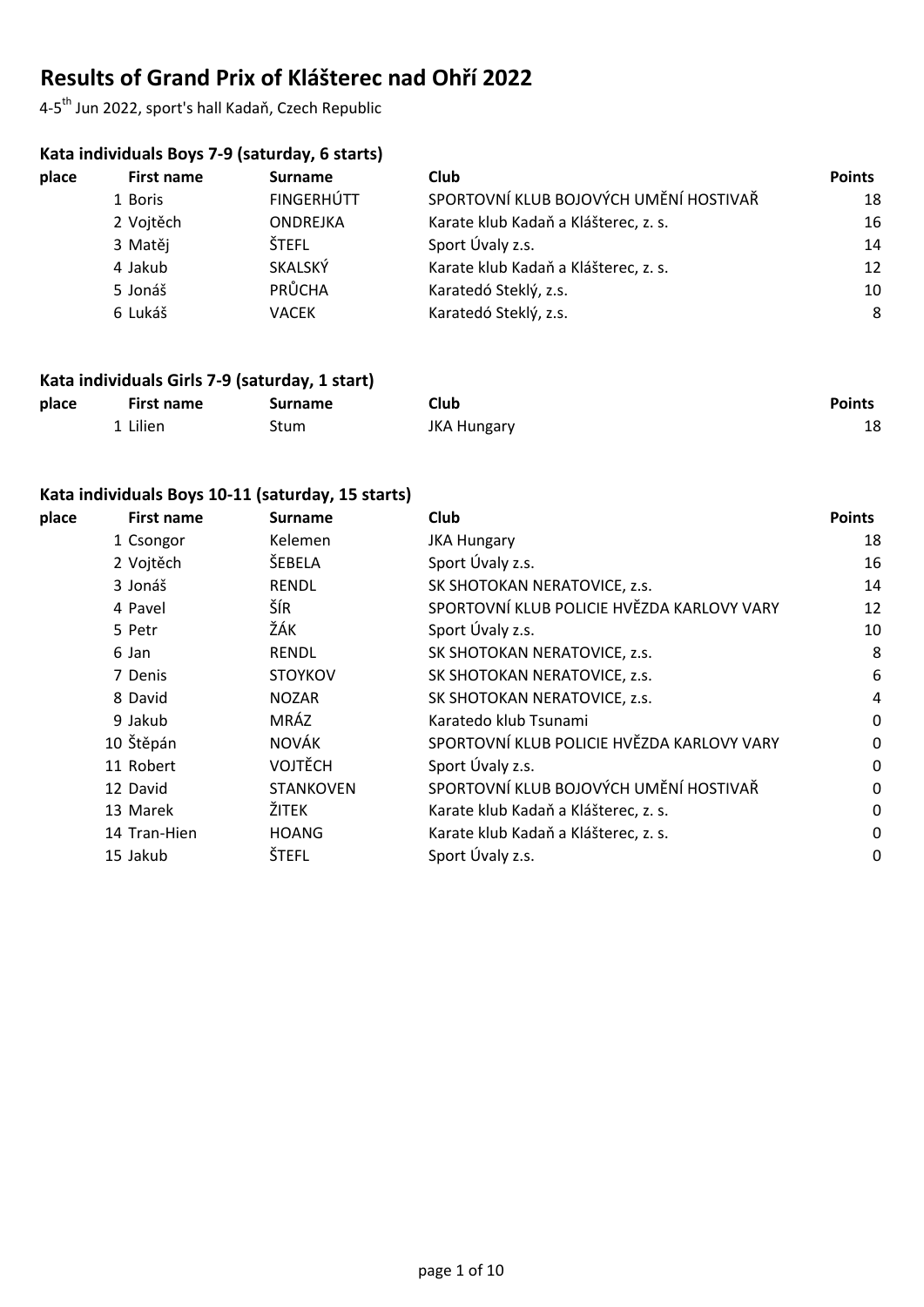# **Kata individuals Girls 10-11 (saturday, 16 starts)**

| place | <b>First name</b> | <b>Surname</b> | <b>Club</b>                            | <b>Points</b> |
|-------|-------------------|----------------|----------------------------------------|---------------|
|       | 1 Nicol           | MATUŠOVÁ       | Karate klub Kadaň a Klášterec, z. s.   | 18            |
|       | 2 Regina          | Révész         | <b>JKA Hungary</b>                     | 16            |
|       | 3 Lucie           | MELICHAROVÁ    | SPORTOVNÍ KLUB BOJOVÝCH UMĚNÍ HOSTIVAŘ | 14            |
|       | 4 Nadyia          | POVOLOTSKAYA   | Karate klub Kadaň a Klášterec, z. s.   | 12            |
|       | 5 Klára           | DOLEŽALOVÁ     | Karatedó Steklý, z.s.                  | 10            |
|       | 6 Marie           | HOUŠKOVÁ       | Sport Úvaly z.s.                       | 8             |
|       | 7 Zorka           | Jurtin         | <b>JKA Hungary</b>                     | 6             |
|       | 8 Michaela        | VAJCOVÁ        | Karatedó Steklý, z.s.                  | 4             |
|       | 9 Anna            | KUČEROVÁ       | SPORTOVNÍ KLUB BOJOVÝCH UMĚNÍ HOSTIVAŘ | 0             |
|       | 10 Tereza         | VOKÁČOVÁ       | Sport Úvaly z.s.                       | 0             |
|       | 11 Vivien         | Karakó         | <b>JKA Hungary</b>                     | $\mathbf 0$   |
|       | 12 Karolína       | LORENCOVÁ      | Sport Úvaly z.s.                       | 0             |
|       | 13 Alexandra      | Zachar         | <b>JKA Hungary</b>                     | $\mathbf 0$   |
|       | 14 Emma           | KAVALCOVÁ      | SPORTOVNÍ KLUB BOJOVÝCH UMĚNÍ HOSTIVAŘ | 0             |
|       | 15 Eliška         | ŠULITKOVÁ      | Karate klub Kadaň a Klášterec, z. s.   | $\mathbf 0$   |
|       | 16 Soňa           | KLÁSKOVÁ       | SK SHOTOKAN NERATOVICE, z.s.           | 0             |
|       |                   |                |                                        |               |

# **Kata individuals Boys 12-13 (saturday, 30 starts)**

| place | <b>First name</b> | <b>Surname</b> | <b>Club</b>                                | <b>Points</b> |
|-------|-------------------|----------------|--------------------------------------------|---------------|
|       | 1 Jan             | ZÁMORSKÝ       | SK Karate Lipník n./B. z.s.                | 18            |
|       | 2 Petr            | <b>DOPITA</b>  | SPORTOVNÍ KLUB BOJOVÝCH UMĚNÍ HOSTIVAŘ     | 16            |
|       | 3 Matěj           | <b>HURDA</b>   | Sport Úvaly z.s.                           | 14            |
|       | 4 Tadeáš          | <b>KROV</b>    | Karate Club MABU-DO OLOMOUC                | 12            |
|       | 5 Daniel          | HAVLÍK         | SPORTOVNÍ KLUB POLICIE HVĚZDA KARLOVY VARY | 10            |
|       | 6 Tomáš           | <b>PAJONK</b>  | Karatedó Steklý, z.s.                      | 8             |
|       | 7 Tadeáš          | <b>HANKA</b>   | SKP Hvězda Jirkov                          | 6             |
|       | 8 Viet-Tien       | <b>NGUYEN</b>  | Karate klub Kadaň a Klášterec, z. s.       | 4             |
|       | 9 Jan             | PEŠKA          | Karatedó Steklý, z.s.                      | 0             |
|       | 10 Tobiáš         | <b>SEBERA</b>  | SPORTOVNÍ KLUB POLICIE HVĚZDA KARLOVY VARY | 0             |
|       | 11 Jakub          | <b>KUBOŠ</b>   | Karate Club MABU-DO OLOMOUC                | $\mathbf 0$   |
|       | 12 Sebastian      | <b>GABRIEL</b> | SK Shotokan Ryu karate Rotava              | 0             |
|       | 13 Adam           | CHARVÁT        | Sport Úvaly z.s.                           | 0             |
|       | 14 Sebastian      | CARLSSON       | Sport Úvaly z.s.                           | 0             |
|       | 15 Jan            | PŠEJA          | Sport Úvaly z.s.                           | 0             |
|       | 16 Dominik        | <b>KRKOŠKA</b> | Karatedó Steklý, z.s.                      | 0             |
|       |                   |                |                                            |               |

#### **Kata individuals Girls 12-13 (saturday, 11 starts)**

| place | <b>First name</b> | <b>Surname</b> | Club                                       | <b>Points</b> |
|-------|-------------------|----------------|--------------------------------------------|---------------|
|       | 1 Magdaléna       | HAVLÍKOVÁ      | Sport Úvaly z.s.                           | 18            |
|       | 2 Emílie          | BĚLOHRADOVÁ    | Sport Úvaly z.s.                           | 16            |
|       | 3 Eliška          | VILÍMKOVÁ      | SPORTOVNÍ KLUB BOJOVÝCH UMĚNÍ HOSTIVAŘ     | 14            |
|       | 4 Barbora         | ŘEHÁČKOVÁ      | SKP Hvězda Jirkov                          | 12            |
|       | 5 Barbora         | LOUDOVÁ        | Karatedo klub Tsunami                      | 10            |
|       | 6 Lada            | SKALSKÁ        | Karate klub Kadaň a Klášterec, z. s.       | 8             |
|       | 7 Julie           | LEHKÁ          | SPORTOVNÍ KLUB POLICIE HVĚZDA KARLOVY VARY | 6             |
|       | 8 Karolína        | MLÁDKOVÁ       | Sport Úvaly z.s.                           | 4             |
|       | 9 Tereza          | DOLEŽALOVÁ     | Karate klub Kadaň a Klášterec, z. s.       | 0             |
|       | 10 Beáta          | RIEGELOVÁ      | Karatedó Steklý, z.s.                      | 0             |
|       | 11 Zuzana         | MAŠKOVÁ        | Karate klub Kadaň a Klášterec, z. s.       | 0             |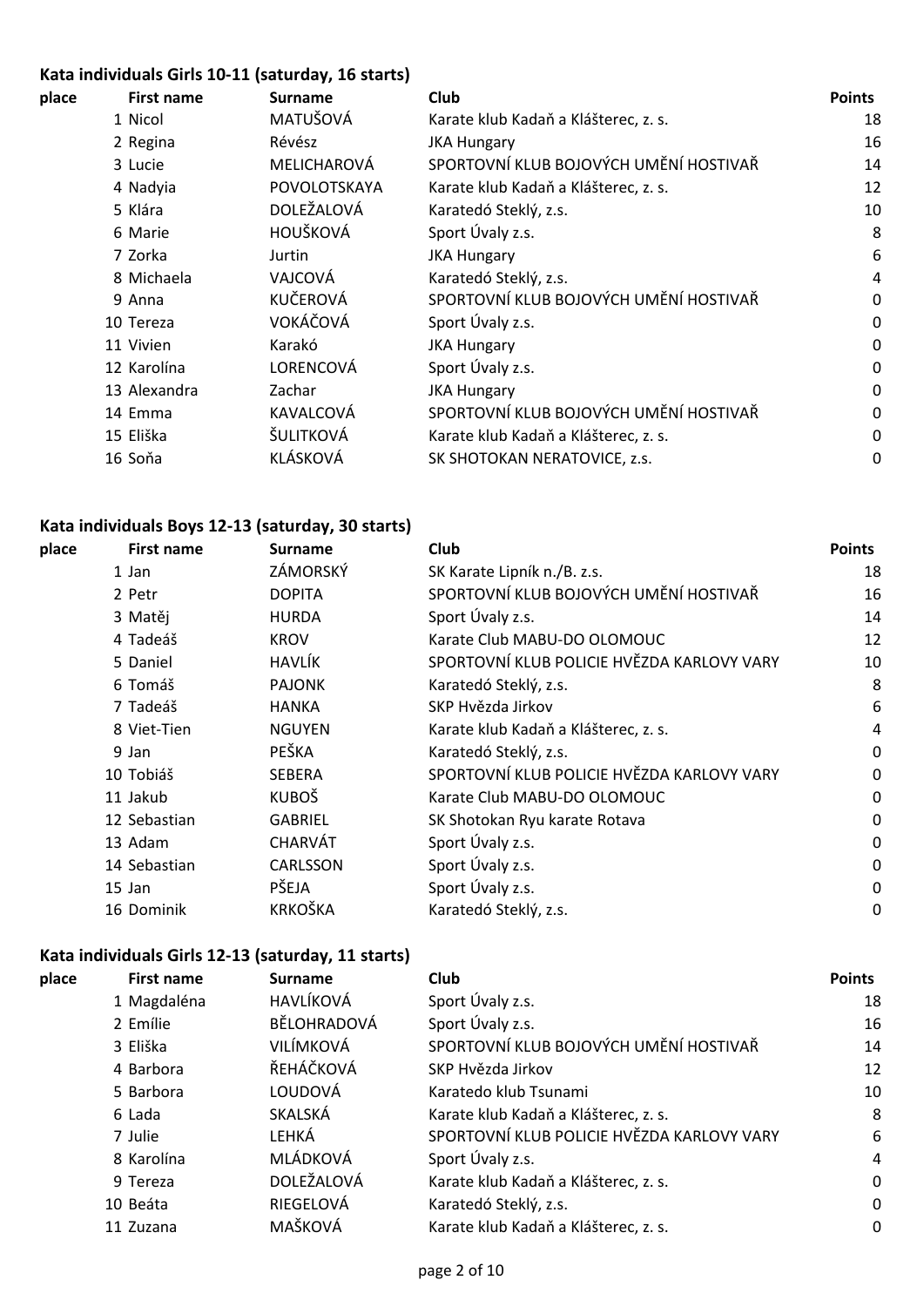#### **Kata individuals Boys 16-20 (saturday, 11 starts)**

| place | <b>First name</b> | <b>Surname</b> | Club                                       | <b>Points</b> |
|-------|-------------------|----------------|--------------------------------------------|---------------|
|       | 1 Josef           | <b>MACOUN</b>  | Sport Úvaly z.s.                           | 18            |
|       | 2 Tomáš           | TŘÍSKA         | Sport Úvaly z.s.                           | 16            |
|       | 3 David           | VYHNÁLEK       | Karate klub Kadaň a Klášterec, z. s.       | 14            |
|       | 4 Tomáš           | <b>NOVOTNÝ</b> | SK SHOTOKAN NERATOVICE, z.s.               | 12            |
|       | 5 David           | <b>SMOLÁK</b>  | Shotokan Karate - Do Masopust Bílina, z.s. | 10            |
|       | 6 Adam            | <b>PĚCH</b>    | Shotokan Karate - Do Masopust Bílina, z.s. | 8             |
|       | 7 Ondřej          | PAZDERA        | SK SHOTOKAN NERATOVICE, z.s.               | 6             |
|       | 8 Ármin           | Bauer          | <b>JKA Hungary</b>                         | 4             |
|       | 9 Leoš            | VEDRAL         | SK SHOTOKAN NERATOVICE, z.s.               | 0             |
|       | 10 Pavel          | VÁVRA          | Karate klub Kadaň a Klášterec, z. s.       | 0             |
|       | 11 Jiří           | <b>KREJCAR</b> | SK SHOTOKAN NERATOVICE, z.s.               | 0             |
|       |                   |                |                                            |               |

#### **Kata individuals Girls 16-20 (saturday, 13 starts)**

| place | <b>First name</b> | <b>Surname</b>   | Club                                   | <b>Points</b> |
|-------|-------------------|------------------|----------------------------------------|---------------|
|       | 1 Rebeka          | Szalai           | <b>JKA Hungary</b>                     | 18            |
|       | 2 Sára            | <b>KONEČNÁ</b>   | Sport Úvaly z.s.                       | 16            |
|       | 3 Adéla           | <b>FRANKOVÁ</b>  | SPORTOVNÍ KLUB BOJOVÝCH UMĚNÍ HOSTIVAŘ | 14            |
|       | 4 Karolína        | <b>KYTKOVÁ</b>   | Sport Úvaly z.s.                       | 12            |
|       | 5 Kateřina        | HEŘMANOVÁ        | SPORTOVNÍ KLUB BOJOVÝCH UMĚNÍ HOSTIVAŘ | 10            |
|       | 6 Sára            | <b>FERENCOVÁ</b> | SK Karate Lipník n./B. z.s.            | 8             |
|       | 7 Adéla           | MATOUŠKOVÁ       | SPORTOVNÍ KLUB BOJOVÝCH UMĚNÍ HOSTIVAŘ | 6             |
|       | 8 Michaela        | KALINOVÁ         | SK SHOTOKAN NERATOVICE, z.s.           | 4             |
|       | 9 Michaela        | SOUKUPOVÁ        | SPORTOVNÍ KLUB BOJOVÝCH UMĚNÍ HOSTIVAŘ | 0             |
|       | 10 Gabriela       | MASTNÁ           | Sport Úvaly z.s.                       | 0             |
|       | 11 Zuzana         | SOKOLOVÁ         | Sport Team Scorpions z.s.              | 0             |
|       | 12 Sára           | Simorda          | <b>JKA Hungary</b>                     | 0             |
|       | 13 Anna           | Ragács           | <b>JKA Hungary</b>                     | 0             |
|       |                   |                  |                                        |               |

#### **Kumite individuals Boys 7-9 (saturday, 6 starts)**

| <b>First name</b> | <b>Surname</b>    | Club                                   | <b>Points</b> |
|-------------------|-------------------|----------------------------------------|---------------|
| 1 Matěj           | ŠTEFL             | Sport Úvaly z.s.                       | 18            |
| 2 Boris           | <b>FINGERHÚTT</b> | SPORTOVNÍ KLUB BOJOVÝCH UMĚNÍ HOSTIVAŘ | 16            |
| 3 Jonáš           | PRŮCHA            | Karatedó Steklý, z.s.                  | 14            |
| 4 Lukáš           | VACEK             | Karatedó Steklý, z.s.                  | 12            |
| 5 Vojtěch         | ONDREJKA          | Karate klub Kadaň a Klášterec, z. s.   | 10            |
| 6 Jakub           | SKALSKÝ           | Karate klub Kadaň a Klášterec, z. s.   | 8             |
|                   |                   |                                        |               |

#### **Kumite individuals Girls 7-9 (saturday, 1 start)**

| place | <b>First name</b> | Surname | Club               | <b>Points</b> |
|-------|-------------------|---------|--------------------|---------------|
|       | 1 Lilien          | Stum    | <b>JKA Hungary</b> | 18            |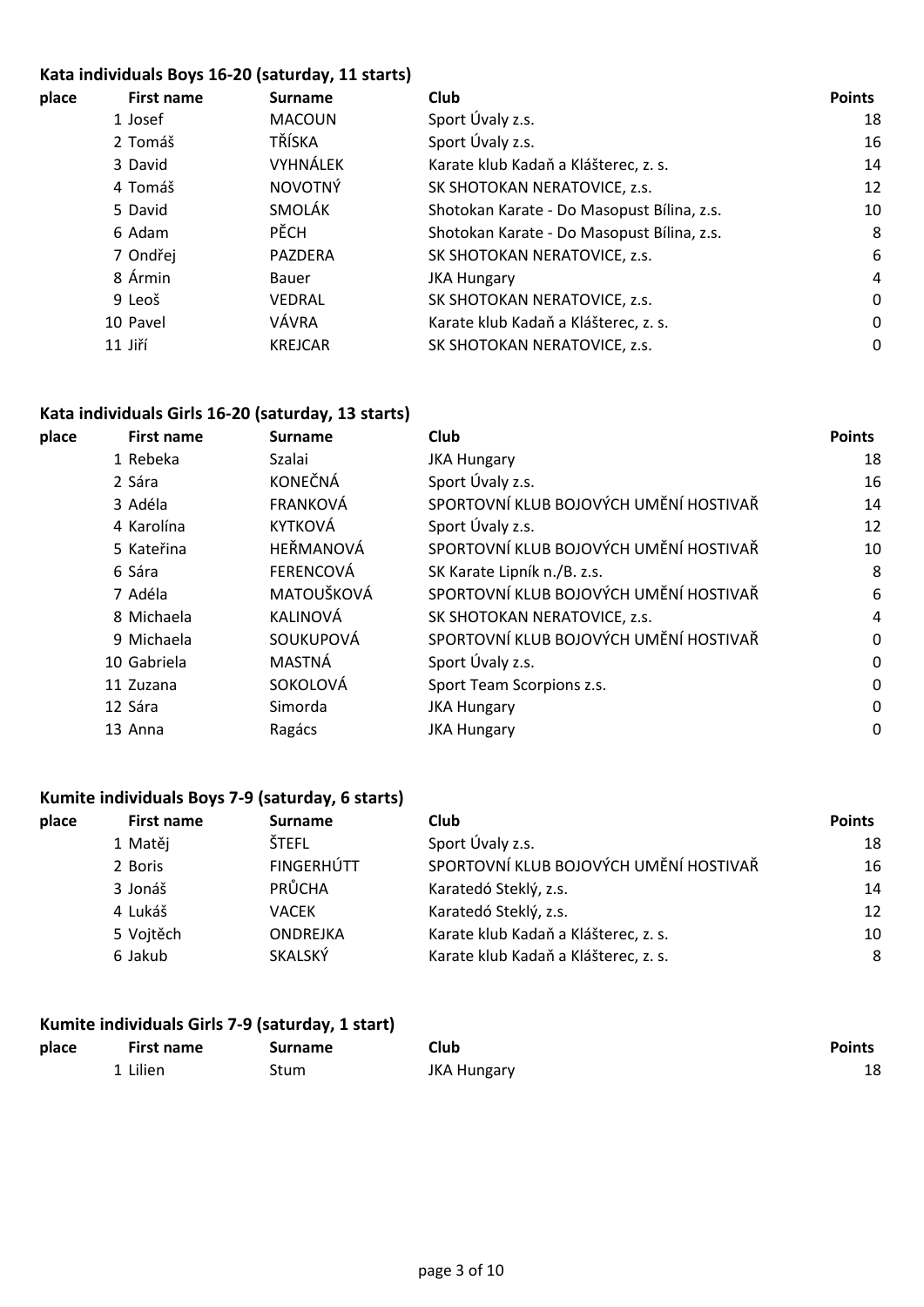# **Kumite individuals Boys 10-11 (saturday, 14 starts)**

| place | First name | <b>Surname</b>   | <b>Club</b>                                | <b>Points</b> |
|-------|------------|------------------|--------------------------------------------|---------------|
|       | 1 Pavel    | ŠÍR              | SPORTOVNÍ KLUB POLICIE HVĚZDA KARLOVY VARY | 18            |
|       | 2 Jonáš    | <b>RENDL</b>     | SK SHOTOKAN NERATOVICE, z.s.               | 16            |
|       | 3 Štěpán   | NOVÁK            | SPORTOVNÍ KLUB POLICIE HVĚZDA KARLOVY VARY | 14            |
|       | 4 Csongor  | Kelemen          | <b>JKA Hungary</b>                         | 12            |
|       | 5 Jan      | <b>RENDL</b>     | SK SHOTOKAN NERATOVICE, z.s.               | 10            |
|       | 6 David    | <b>NOZAR</b>     | SK SHOTOKAN NERATOVICE, z.s.               | 8             |
|       | 7 Jan      | <b>MARTÍNEK</b>  | SPORTOVNÍ KLUB POLICIE HVĚZDA KARLOVY VARY | 6             |
|       | 8 David    | <b>STANKOVEN</b> | SPORTOVNÍ KLUB BOJOVÝCH UMĚNÍ HOSTIVAŘ     | 4             |
|       | 9 Vojtěch  | ŠEBELA           | Sport Úvaly z.s.                           | 0             |
|       | 10 Petr    | ŽÁK              | Sport Úvaly z.s.                           | 0             |
|       | 11 Denis   | <b>STOYKOV</b>   | SK SHOTOKAN NERATOVICE, z.s.               | 0             |
|       | 12 Robert  | <b>VOJTĚCH</b>   | Sport Úvaly z.s.                           | 0             |
|       | 13 Marek   | ŽITEK            | Karate klub Kadaň a Klášterec, z. s.       | 0             |
|       | 14 Jakub   | MRÁZ             | Karatedo klub Tsunami                      | 0             |
|       |            |                  |                                            |               |

## **Kumite individuals Girls 10-11 (saturday, 13 starts)**

| place | <b>First name</b> | <b>Surname</b> | <b>Club</b>                            | <b>Points</b> |
|-------|-------------------|----------------|----------------------------------------|---------------|
|       | 1 Nicol           | MATUŠOVÁ       | Karate klub Kadaň a Klášterec, z. s.   | 18            |
|       | 2 Vivien          | Karakó         | <b>JKA Hungary</b>                     | 16            |
|       | 3 Zorka           | Jurtin         | <b>JKA Hungary</b>                     | 14            |
|       | 4 Klára           | DOLEŽALOVÁ     | Karatedó Steklý, z.s.                  | 12            |
|       | 5 Nadyia          | POVOLOTSKAYA   | Karate klub Kadaň a Klášterec, z. s.   | 10            |
|       | 6 Marie           | HOUŠKOVÁ       | Sport Úvaly z.s.                       | 8             |
|       | 7 Anna            | KUČEROVÁ       | SPORTOVNÍ KLUB BOJOVÝCH UMĚNÍ HOSTIVAŘ | 6             |
|       | 8 Alexandra       | Zachar         | <b>JKA Hungary</b>                     | 4             |
|       | 9 Emma            | KAVALCOVÁ      | SPORTOVNÍ KLUB BOJOVÝCH UMĚNÍ HOSTIVAŘ | 0             |
|       | 10 Tereza         | VOKÁČOVÁ       | Sport Úvaly z.s.                       | $\mathbf{0}$  |
|       | 11 Soňa           | KLÁSKOVÁ       | SK SHOTOKAN NERATOVICE, z.s.           | 0             |
|       | 12 Lucie          | MELICHAROVÁ    | SPORTOVNÍ KLUB BOJOVÝCH UMĚNÍ HOSTIVAŘ | 0             |
|       | 13 Michaela       | VAJCOVÁ        | Karatedó Steklý, z.s.                  | 0             |
|       |                   |                |                                        |               |

# **Kumite individuals Boys 12-13 (saturday, 26 starts)**

| place | <b>First name</b> | <b>Surname</b> | Club                                       | <b>Points</b> |
|-------|-------------------|----------------|--------------------------------------------|---------------|
|       | 1 Petr            | <b>DOPITA</b>  | SPORTOVNÍ KLUB BOJOVÝCH UMĚNÍ HOSTIVAŘ     | 18            |
|       | 2 Olivér Dániel   | Stum           | <b>JKA Hungary</b>                         | 16            |
|       | 3 Jan             | ZÁMORSKÝ       | SK Karate Lipník n./B. z.s.                | 14            |
|       | 4 Botond          | Jurtin         | <b>JKA Hungary</b>                         | 12            |
|       | 5 Filip           | KOLÁŘ          | SK SHOTOKAN NERATOVICE, z.s.               | 10            |
|       | 6 Sebastian       | <b>GABRIEL</b> | SK Shotokan Ryu karate Rotava              | 8             |
|       | 7 Viet-Tien       | <b>NGUYEN</b>  | Karate klub Kadaň a Klášterec, z. s.       | 6             |
|       | 8 Jan-Viet-Bao    | <b>NGUYEN</b>  | Karatedo klub Tsunami                      | 4             |
|       | 9 Tadeáš          | <b>KROV</b>    | Karate Club MABU-DO OLOMOUC                | $\mathbf 0$   |
|       | 10 Tadeáš         | <b>HANKA</b>   | SKP Hvězda Jirkov                          | $\mathbf 0$   |
|       | 11 Kristóf        | Kelemen        | <b>JKA Hungary</b>                         | 0             |
|       | 12 Jakub          | <b>KUBOŠ</b>   | Karate Club MABU-DO OLOMOUC                | 0             |
|       | 13 Kryštof        | MALÝ           | Karatedó Steklý, z.s.                      | 0             |
|       | 14 Daniel         | HAVLÍK         | SPORTOVNÍ KLUB POLICIE HVĚZDA KARLOVY VARY | 0             |
|       | 15 Michal         | HOUŠKA         | Sport Úvaly z.s.                           | 0             |
|       | 16 Jan            | <b>MAJER</b>   | Sport Úvaly z.s.                           | 0             |
|       |                   |                |                                            |               |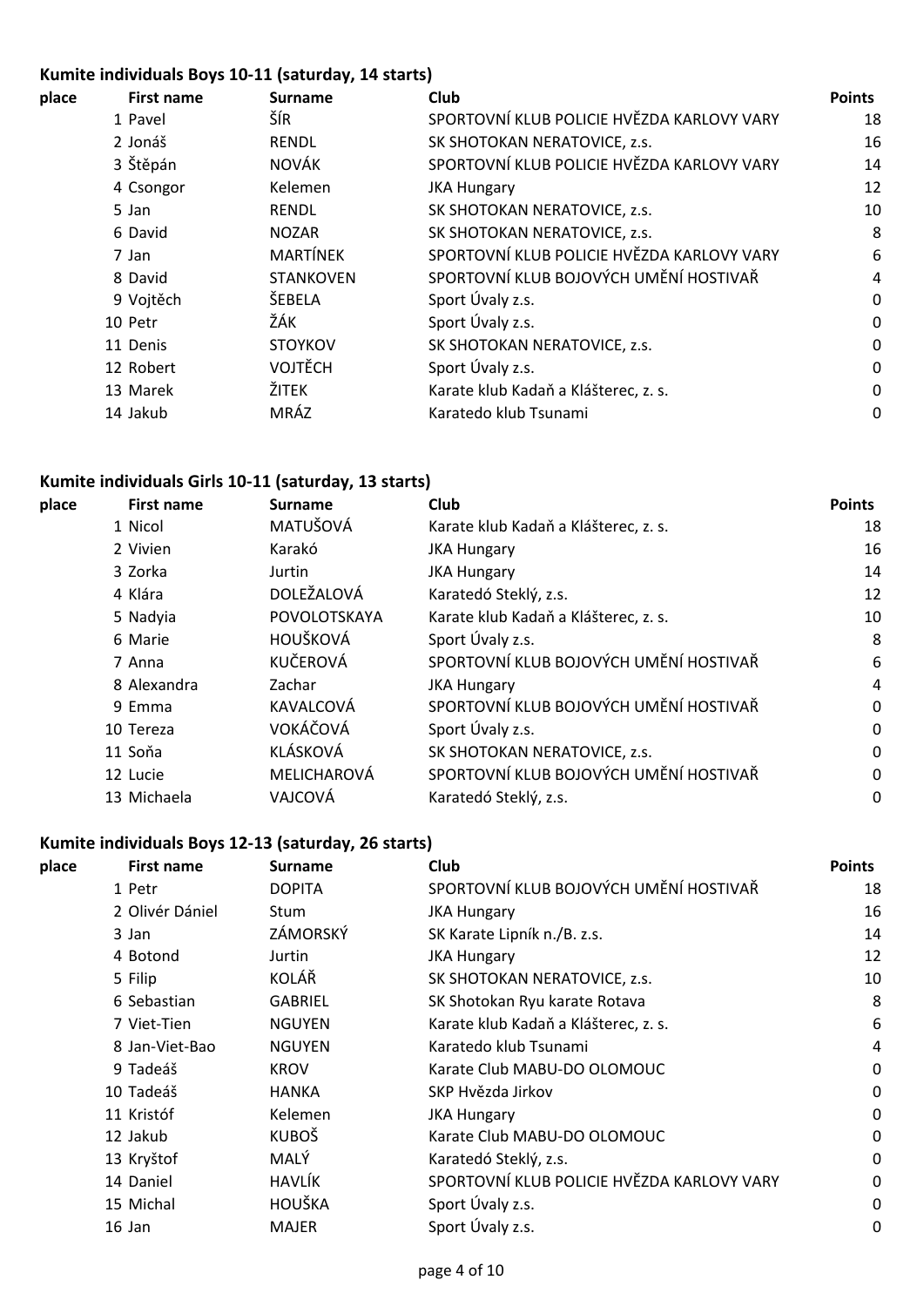#### **Kumite individuals Girls 12-13 (saturday, 11 starts)**

| <b>First name</b> | <b>Surname</b> | Club                                       | <b>Points</b> |
|-------------------|----------------|--------------------------------------------|---------------|
| 1 Magdaléna       | HAVLÍKOVÁ      | Sport Úvaly z.s.                           | 18            |
| 2 Kateřina        | VAJOVÁ         | SPORTOVNÍ KLUB POLICIE HVĚZDA KARLOVY VARY | 16            |
| 3 Barbora         | ŘEHÁČKOVÁ      | SKP Hvězda Jirkov                          | 14            |
| 4 Vanessa         | LEVINSKÁ       | SPORTOVNÍ KLUB POLICIE HVĚZDA KARLOVY VARY | 12            |
| 5 Karolína        | MLÁDKOVÁ       | Sport Úvaly z.s.                           | 10            |
| 6 Tereza          | DOLEŽALOVÁ     | Karate klub Kadaň a Klášterec, z. s.       | 8             |
| 7 Lada            | SKALSKÁ        | Karate klub Kadaň a Klášterec, z. s.       | 6             |
| 8 Eliška          | VILÍMKOVÁ      | SPORTOVNÍ KLUB BOJOVÝCH UMĚNÍ HOSTIVAŘ     | 4             |
| 9 Beáta           | RIEGELOVÁ      | Karatedó Steklý, z.s.                      | 0             |
| 10 Zuzana         | MAŠKOVÁ        | Karate klub Kadaň a Klášterec, z. s.       | 0             |
| 11 Barbora        | LOUDOVÁ        | Karatedo klub Tsunami                      | 0             |
|                   |                |                                            |               |

#### **Kumite individuals Boys 16-20 (saturday, 10 starts)**

| place | <b>First name</b> | <b>Surname</b> | <b>Club</b>                                | <b>Points</b> |
|-------|-------------------|----------------|--------------------------------------------|---------------|
|       | 1 Volodymyr       | <b>BOIEV</b>   | Shotokan Karate - Do Masopust Bílina, z.s. | 18            |
|       | 2 Dominik Attila  | <b>Stum</b>    | <b>JKA Hungary</b>                         | 16            |
|       | 3 Roland          | Karakó         | <b>JKA Hungary</b>                         | 14            |
|       | 4 Adam            | <b>PĚCH</b>    | Shotokan Karate - Do Masopust Bílina, z.s. | 12            |
|       | 5 Leoš            | VEDRAL         | SK SHOTOKAN NERATOVICE, z.s.               | 10            |
|       | 6 Ondřej          | <b>PAZDERA</b> | SK SHOTOKAN NERATOVICE, z.s.               | 8             |
|       | 7 Milán           | Dobra          | <b>JKA Hungary</b>                         | 6             |
|       | 8 Jiří            | <b>KREJCAR</b> | SK SHOTOKAN NERATOVICE, z.s.               | 4             |
|       | 9 Vojtěch         | <b>RENDL</b>   | SK SHOTOKAN NERATOVICE, z.s.               | $\Omega$      |
|       | 10 Petr           | <b>BARTOŇ</b>  | SK SHOTOKAN NERATOVICE, z.s.               | $\Omega$      |
|       |                   |                |                                            |               |

# **Kumite individuals Girls 16-20 (saturday, 11 starts)**

| place | <b>First name</b> | <b>Surname</b>   | Club                                       | <b>Points</b> |
|-------|-------------------|------------------|--------------------------------------------|---------------|
|       | 1 Michaela        | SOUKUPOVÁ        | SPORTOVNÍ KLUB BOJOVÝCH UMĚNÍ HOSTIVAŘ     | 18            |
|       | 2 Mercédesz       | Kovács           | <b>JKA Hungary</b>                         | 16            |
|       | 3 Jázmin          | Dudás            | <b>JKA Hungary</b>                         | 14            |
|       | 4 Michaela        | KALINOVÁ         | SK SHOTOKAN NERATOVICE, z.s.               | 12            |
|       | 5 Sára            | <b>FERENCOVÁ</b> | SK Karate Lipník n./B. z.s.                | 10            |
|       | 6 Rebeka          | Szalai           | <b>JKA Hungary</b>                         | 8             |
|       | 7 Sára            | <b>KONEČNÁ</b>   | Sport Úvaly z.s.                           | 6             |
|       | 8 Anastasiia      | SLOBODIANIUK     | Shotokan Karate - Do Masopust Bílina, z.s. | 4             |
|       | 9 Karolína        | <b>KYTKOVÁ</b>   | Sport Úvaly z.s.                           | 0             |
|       | 10 Anežka         | VRBENSKÁ         | Sport Úvaly z.s.                           | 0             |
|       | 11 Zuzana         | SOKOLOVÁ         | Sport Team Scorpions z.s.                  | 0             |
|       |                   |                  |                                            |               |

#### **Kata team Boys 10-11 (saturday, 2 starts)**

| place | Team                                                       | <b>Points</b> |
|-------|------------------------------------------------------------|---------------|
|       | 1 SK SHOTOKAN NERATOVICE (NOZAR, RENDL, RENDL)             | 18            |
|       | 2 Karate klub Kadaň a Klášterec (SKALSKÝ, ONDREJKA, ŽITEK) | 16            |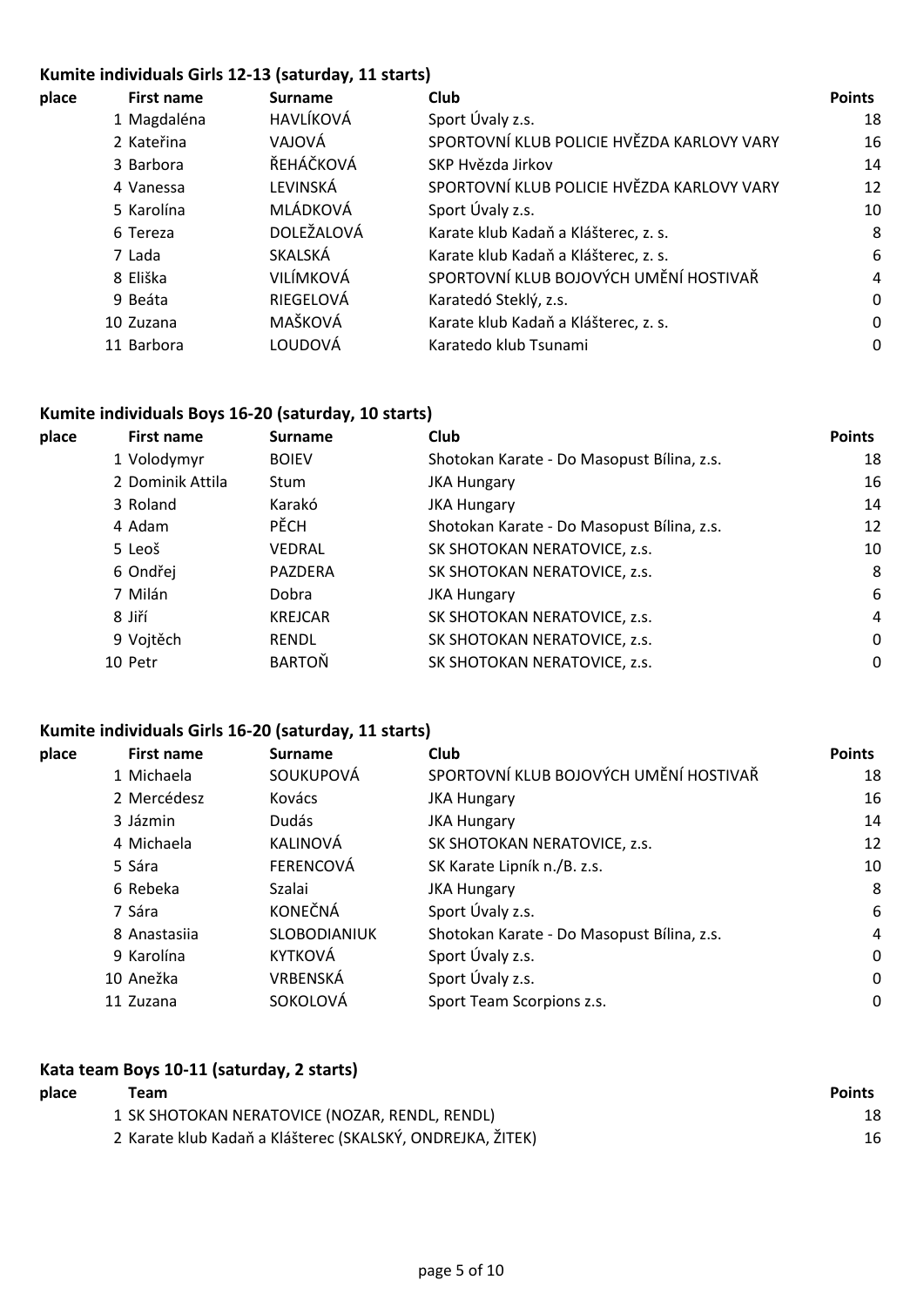| Kata team Girls 10-11 (saturday, 2 starts) |                                                    |               |  |  |  |
|--------------------------------------------|----------------------------------------------------|---------------|--|--|--|
| place                                      | Team                                               | <b>Points</b> |  |  |  |
|                                            | 1 SKBU Hostivař (MELICHAROVÁ, KAVALCOVÁ, KUČEROVÁ) | 18            |  |  |  |
|                                            | 2 Sport Úvaly (VOKÁČOVÁ, HOUŠKOVÁ, LORENCOVÁ)      | 16            |  |  |  |

|       | Kata team Boys 12-13 (saturday, 5 starts)    |               |  |  |  |
|-------|----------------------------------------------|---------------|--|--|--|
| place | Team                                         | <b>Points</b> |  |  |  |
|       | 1 Sport Úvaly B (ŽÁK, PŠEJA, VAŠEK)          | 18            |  |  |  |
|       | 2 Karatedó Steklý (MALÝ, PAJONK, DOLEŽALOVÁ) | 16            |  |  |  |
|       | 3 Sport Úvaly A (ŠEBELA, SIGMUND, CARLSSON)  | 14            |  |  |  |
|       | 4 Tsunami Prachatice (LOUDOVÁ, MRÁZ, NGUYEN) | 12            |  |  |  |
|       | 5 SPORT ÚVALY C (VYSUŠIL, CHARVÁT, MRKVIČKA) | 10            |  |  |  |

#### **Kata team Girls 12-13 (saturday, 2 starts)**

| place | Team                                                         | <b>Points</b> |
|-------|--------------------------------------------------------------|---------------|
|       | 1 Karate klub Kadaň a Klášterec (SKALSKÁ, MAŠKOVÁ, MATUŠOVÁ) | 18            |
|       | 2 SKP Hvězda K.Vary (LEHKÁ, LEVINSKÁ, ŠÍR)                   | 16            |

| Kata team Boys 16-20 (saturday, 2 starts) |                                                         |               |  |  |
|-------------------------------------------|---------------------------------------------------------|---------------|--|--|
| place                                     | Team                                                    | <b>Points</b> |  |  |
|                                           | 1 SKM Bílina (PĚCH, MINH-TRAN, SMOLÁK)                  | 18            |  |  |
|                                           | 2 Karate klub Kadaň a Klášterec (VYHNÁLEK, VÁVRA, PHAN) | 16            |  |  |

# **Kata team Girls 16-20 (saturday, 2 starts)**

| place | ™eam                                              | <b>Points</b> |
|-------|---------------------------------------------------|---------------|
|       | 1 Sport Úvaly (MASTNÁ, KYTKOVÁ, KONEČNÁ)          | 18            |
|       | 2 SKBU Hostivař (MATOUŠKOVÁ, FRANKOVÁ, SOUKUPOVÁ) | 16            |

#### **Kata individuals Boys 14-15 (sunday, 21 starts)**

| place | <b>First name</b> | <b>Surname</b> | <b>Club</b>                                | <b>Points</b> |
|-------|-------------------|----------------|--------------------------------------------|---------------|
|       | 1 Richard         | VAŠEK          | Sport Úvaly z.s.                           | 18            |
|       | 2 Quoc            | MINH-TRAN      | Shotokan Karate - Do Masopust Bílina, z.s. | 16            |
|       | 3 Miroslav        | <b>HOVORKA</b> | Karatedo klub Tsunami                      | 14            |
|       | 4 Šimon           | CHARVÁT        | Sport Úvaly z.s.                           | 12            |
|       | 5 Adam            | JANÍK          | Sport Úvaly z.s.                           | 10            |
|       | 6 Lukáš           | <b>APPELT</b>  | Karatedo klub Tsunami                      | 8             |
|       | 7 Tony-Viet-Hung  | <b>NGUYEN</b>  | Karatedo klub Tsunami                      | 6             |
|       | 8 Václav          | <b>HETZER</b>  | Karatedó Steklý, z.s.                      | 4             |
|       | 9 Matyáš          | <b>NAJMAN</b>  | KARATE SPORT RELAX Děčín z.s.              | 0             |
|       | 10 Samuel         | ŠEVČÍK         | Karatedó Steklý, z.s.                      | $\mathbf 0$   |
|       | 11 Ondřej         | <b>ZUBEC</b>   | SK SHOTOKAN NERATOVICE, z.s.               | 0             |
|       | 12 Jan            | SVOZIL         | Karate Club MABU-DO OLOMOUC                | 0             |
|       | 13 Matyáš         | <b>BROŽ</b>    | SPORTOVNÍ KLUB POLICIE HVĚZDA KARLOVY VARY | 0             |
|       | 14 Václav         | MARTIKÁN       | SK SHOTOKAN NERATOVICE, z.s.               | 0             |
|       | 15 Ondřej         | <b>GRMELA</b>  | SK SHOTOKAN NERATOVICE, z.s.               | 0             |
|       | 16 Jiří           | <b>DUB</b>     | SPORTOVNÍ KLUB BOJOVÝCH UMĚNÍ HOSTIVAŘ     | 0             |
|       |                   |                |                                            |               |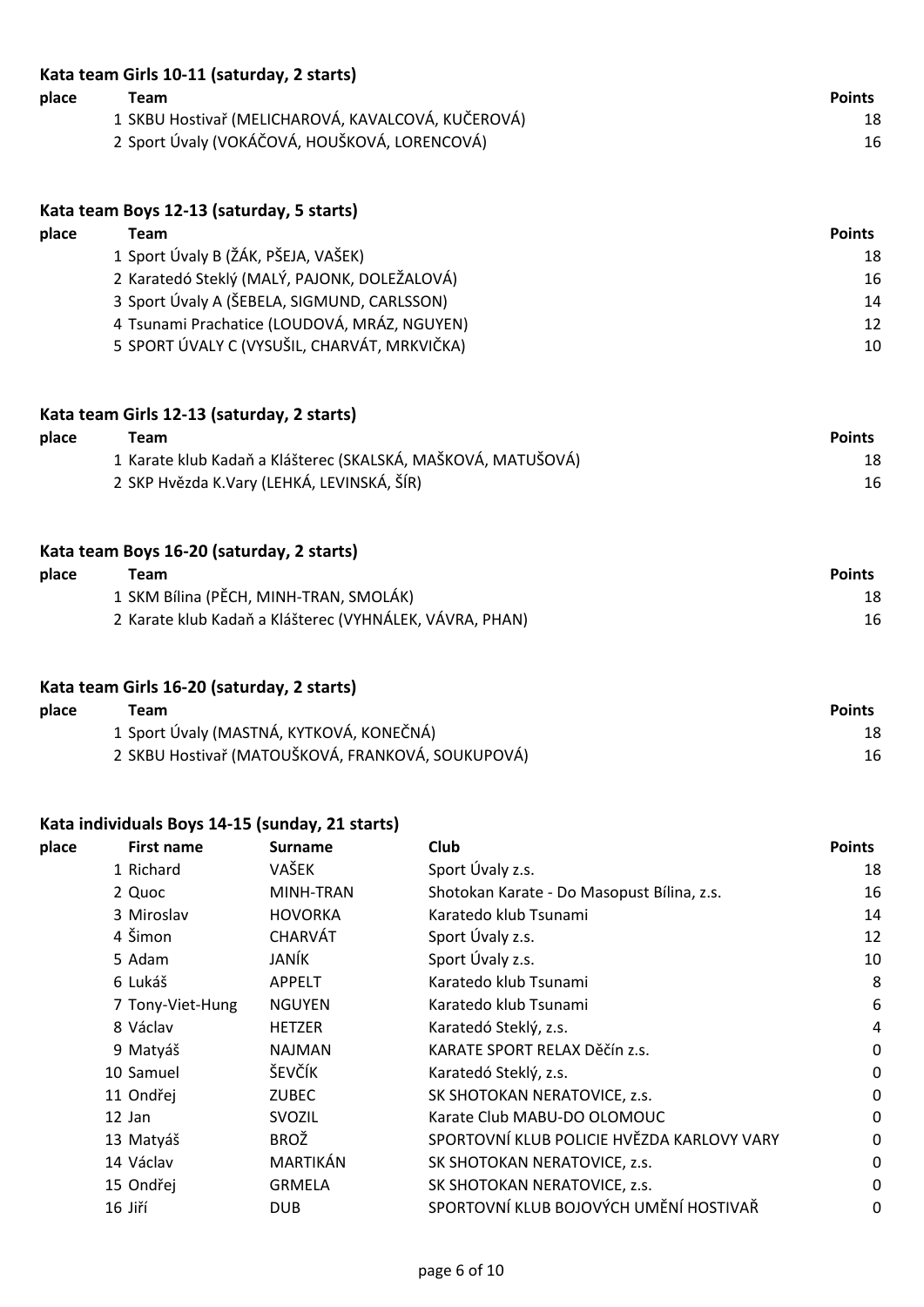# **Kata individuals Girls 14-15 (sunday, 18 starts)**

| place | First name  | <b>Surname</b>    | <b>Club</b>                                | <b>Points</b> |
|-------|-------------|-------------------|--------------------------------------------|---------------|
|       | 1 Šárka     | <b>KORITINOVÁ</b> | Karate klub Kadaň a Klášterec, z. s.       | 18            |
|       | 2 Lora      | Dancs             | <b>JKA Hungary</b>                         | 16            |
|       | 3 Veronika  | BENEŠOVÁ          | Karate Club MABU-DO OLOMOUC                | 14            |
|       | 4 Barbora   | <b>BRÝDLOVÁ</b>   | Sport Úvaly z.s.                           | 12            |
|       | 5 Nela      | MARTINOVSKÁ       | Sport Úvaly z.s.                           | 10            |
|       | 6 Anna      | BENEŠOVÁ          | Karate Club MABU-DO OLOMOUC                | 8             |
|       | 7 Tereza    | MIKOVÁ            | SPORTOVNÍ KLUB POLICIE HVĚZDA KARLOVY VARY | 6             |
|       | 8 Veronika  | HAMOUZOVÁ         | Karatedó Steklý, z.s.                      | 4             |
|       | 9 Nela      | MRKVIČKOVÁ        | Sport Úvaly z.s.                           | 0             |
|       | 10 Johana   | VYKYSALÁ          | SPORTOVNÍ KLUB BOJOVÝCH UMĚNÍ HOSTIVAŘ     | $\mathbf 0$   |
|       | 11 Lenka    | HURNÍKOVÁ         | SPORTOVNÍ KLUB BOJOVÝCH UMĚNÍ HOSTIVAŘ     | $\mathbf 0$   |
|       | 12 Hanna    | Gergely           | <b>JKA Hungary</b>                         | $\mathbf 0$   |
|       | 13 Aneta    | RŮŽIČKOVÁ         | SK SHOTOKAN NERATOVICE, z.s.               | 0             |
|       | 14 Mariana  | KUBEŠOVÁ          | SK SHOTOKAN NERATOVICE, z.s.               | 0             |
|       | 15 Johana   | WEBEROVÁ          | SPORTOVNÍ KLUB BOJOVÝCH UMĚNÍ HOSTIVAŘ     | 0             |
|       | 16 Karolína | <b>HYNAROVÁ</b>   | Sport Team Scorpions z.s.                  | 0             |
|       |             |                   |                                            |               |

# **Kata individuals Boys 16-17 (sunday, 15 starts)**

| place | <b>First name</b> | <b>Surname</b> | Club                                       | <b>Points</b> |
|-------|-------------------|----------------|--------------------------------------------|---------------|
|       | 1 Tomáš           | TŘÍSKA         | Sport Úvaly z.s.                           | 18            |
|       | 2 David           | VYHNÁLEK       | Karate klub Kadaň a Klášterec, z. s.       | 16            |
|       | 3 Tomáš           | <b>NOVOTNÝ</b> | SK SHOTOKAN NERATOVICE, z.s.               | 14            |
|       | 4 David           | SMOLÁK         | Shotokan Karate - Do Masopust Bílina, z.s. | 12            |
|       | 5 Adam            | <b>PĚCH</b>    | Shotokan Karate - Do Masopust Bílina, z.s. | 10            |
|       | 6 Jiří            | <b>MIKULA</b>  | SPORTOVNÍ KLUB BOJOVÝCH UMĚNÍ HOSTIVAŘ     | 8             |
|       | 7 Vojtěch         | <b>RENDL</b>   | SK SHOTOKAN NERATOVICE, z.s.               | 6             |
|       | 8 Tomáš           | KUŽELA         | SK SHOTOKAN NERATOVICE, z.s.               | 4             |
|       | 9 Petr            | <b>BARTOŇ</b>  | SK SHOTOKAN NERATOVICE, z.s.               | $\mathbf 0$   |
|       | 10 Martin         | <b>UJČEK</b>   | SKP Hvězda Jirkov                          | 0             |
|       | 11 Ondřej         | PAZDERA        | SK SHOTOKAN NERATOVICE, z.s.               | 0             |
|       | 12 Ondřej         | <b>VESELKA</b> | Karatedó Steklý, z.s.                      | $\mathbf 0$   |
|       | 13 Ármin          | Bauer          | <b>JKA Hungary</b>                         | $\mathbf 0$   |
|       | 14 David          | <b>BARVA</b>   | SPORTOVNÍ KLUB BOJOVÝCH UMĚNÍ HOSTIVAŘ     | 0             |
|       | 15 Sebastian      | KŘÍŽEK         | SK SHOTOKAN NERATOVICE, z.s.               | 0             |
|       |                   |                |                                            |               |

# **Kata individuals Girls 16-17 (sunday, 11 starts)**

| place | <b>First name</b> | <b>Surname</b>   | <b>Club</b>                            | <b>Points</b> |
|-------|-------------------|------------------|----------------------------------------|---------------|
|       | 1 Karolína        | <b>KYTKOVÁ</b>   | Sport Úvaly z.s.                       | 18            |
|       | 2 Kateřina        | HEŘMANOVÁ        | SPORTOVNÍ KLUB BOJOVÝCH UMĚNÍ HOSTIVAŘ | 16            |
|       | 3 Gabriela        | MASTNÁ           | Sport Úvaly z.s.                       | 14            |
|       | 4 Zuzana          | SOKOLOVÁ         | Sport Team Scorpions z.s.              | 12            |
|       | 5 Markéta         | <b>DLUHOŠOVÁ</b> | Sport Team Scorpions z.s.              | 10            |
|       | 6 Nela            | <b>STUDENÁ</b>   | Karatedó Steklý, z.s.                  | 8             |
|       | 7 Tereza          | VOJTÍŠKOVÁ       | Sport Team Scorpions z.s.              | 6             |
|       | 8 Eliška          | VESELKOVÁ        | Karatedó Steklý, z.s.                  | 4             |
|       | 9 Anna            | <b>FRANKOVÁ</b>  | SPORTOVNÍ KLUB BOJOVÝCH UMĚNÍ HOSTIVAŘ | 0             |
|       | 10 Anna           | Ragács           | <b>JKA Hungary</b>                     | 0             |
|       | 11 Denisa         | PÁVOVÁ           | SK SHOTOKAN NERATOVICE, z.s.           | $\mathbf{0}$  |
|       |                   |                  |                                        |               |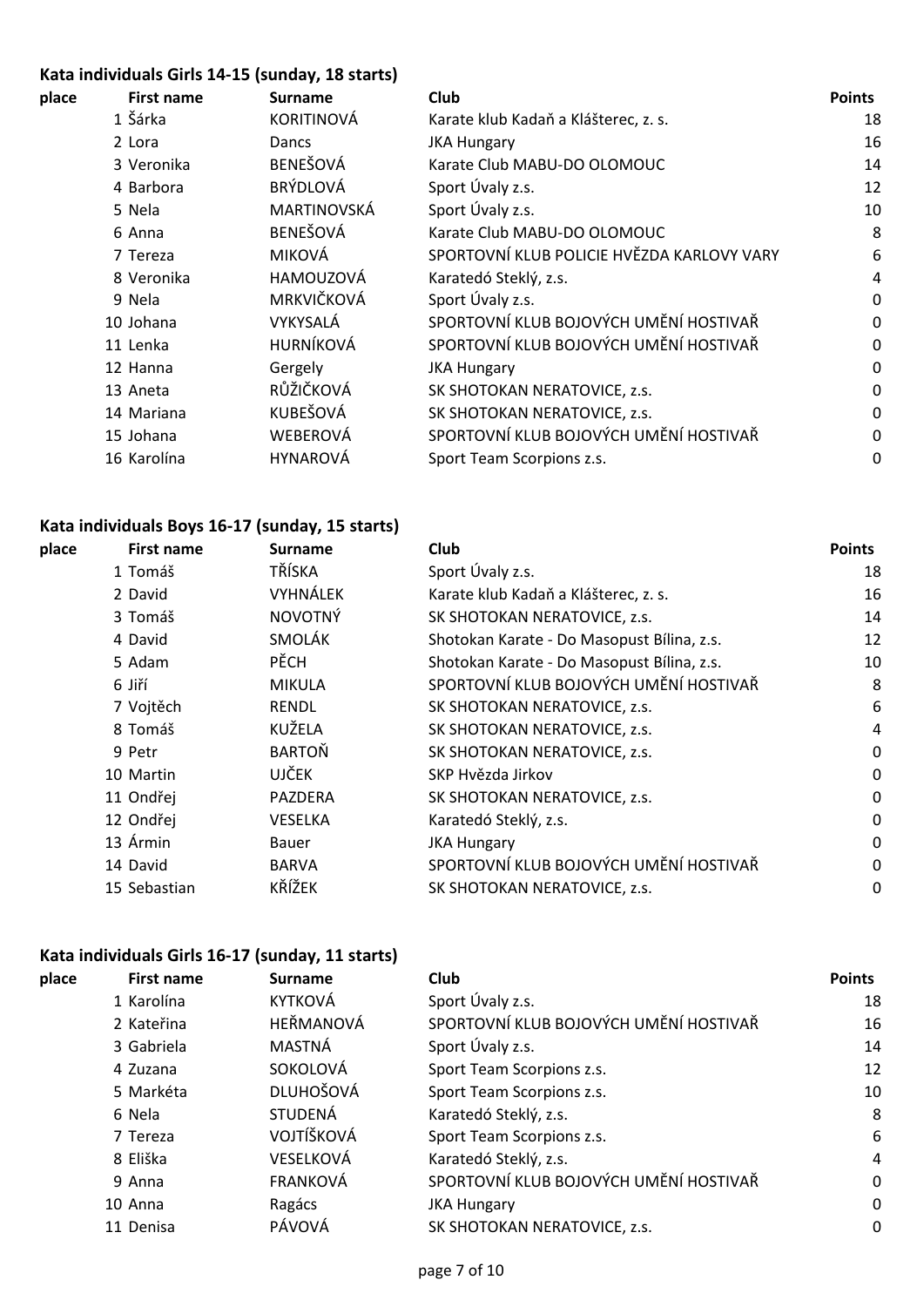#### **Kata individuals Men 18+ (sunday, 6 starts)**

| place | First name | <b>Surname</b>  | Club                                   | <b>Points</b> |
|-------|------------|-----------------|----------------------------------------|---------------|
|       | 1 Daniel   | <b>BENEŠ</b>    | SPORTOVNÍ KLUB BOJOVÝCH UMĚNÍ HOSTIVAŘ | 18            |
|       | 2 Daniel   | <b>MATOUŠEK</b> | SPORTOVNÍ KLUB BOJOVÝCH UMĚNÍ HOSTIVAŘ | 16            |
|       | 3 Bence    | Berki           | <b>JKA Hungary</b>                     | 14            |
|       | 4 Lukáš    | ADAM            | SPORTOVNÍ KLUB BOJOVÝCH UMĚNÍ HOSTIVAŘ | 12            |
|       | 5 Josef    | <b>MACOUN</b>   | Sport Úvaly z.s.                       | 10            |
|       | 6 Tomáš    | <b>NOVÁK</b>    | SPORTOVNÍ KLUB BOJOVÝCH UMĚNÍ HOSTIVAŘ | 8             |
|       |            |                 |                                        |               |

## **Kata individuals Women 18+ (sunday, 4 starts)**

| place | First name | <b>Surname</b> | <b>Club</b>                            | <b>Points</b> |
|-------|------------|----------------|----------------------------------------|---------------|
|       | 1 Sára     | <b>KONEČNÁ</b> | Sport Úvaly z.s.                       | 18            |
|       | 2 Adéla    | FRANKOVÁ       | SPORTOVNÍ KLUB BOJOVÝCH UMĚNÍ HOSTIVAŘ | 16            |
|       | 3 Michaela | SOUKUPOVÁ      | SPORTOVNÍ KLUB BOJOVÝCH UMĚNÍ HOSTIVAŘ | 14            |
|       | 4 Sára     | Simorda        | <b>JKA Hungary</b>                     | 12            |
|       |            |                |                                        |               |

#### **Kumite individuals Boys 14-15 (sunday, 14 starts)**

| place | <b>First name</b> | <b>Surname</b> | <b>Club</b>                                | <b>Points</b> |
|-------|-------------------|----------------|--------------------------------------------|---------------|
|       | 1 Adam            | JANÍK          | Sport Úvaly z.s.                           | 18            |
|       | 2 Viktor          | <b>LINHART</b> | SPORTOVNÍ KLUB POLICIE HVĚZDA KARLOVY VARY | 16            |
|       | 3 Miroslav        | <b>HOVORKA</b> | Karatedo klub Tsunami                      | 14            |
|       | 4 Kryštof         | PETRŽÍLEK      | SK SHOTOKAN NERATOVICE, z.s.               | 12            |
|       | 5 Filip           | ŠÍR            | SPORTOVNÍ KLUB POLICIE HVĚZDA KARLOVY VARY | 10            |
|       | 6 Jan             | <b>SVOZIL</b>  | Karate Club MABU-DO OLOMOUC                | 8             |
|       | 7 Ondřej          | <b>ZUBEC</b>   | SK SHOTOKAN NERATOVICE, z.s.               | 6             |
|       | 8 Tony-Viet-Hung  | <b>NGUYEN</b>  | Karatedo klub Tsunami                      | 4             |
|       | 9 Quoc            | MINH-TRAN      | Shotokan Karate - Do Masopust Bílina, z.s. | 0             |
|       | 10 Ondřej         | <b>GRMELA</b>  | SK SHOTOKAN NERATOVICE, z.s.               | 0             |
|       | 11 Matyáš         | <b>BROŽ</b>    | SPORTOVNÍ KLUB POLICIE HVĚZDA KARLOVY VARY | 0             |
|       | 12 Václav         | MARTIKÁN       | SK SHOTOKAN NERATOVICE, z.s.               | 0             |
|       | 13 Emil           | <b>UJČEK</b>   | SKP Hvězda Jirkov                          | 0             |
|       | 14 Kryštof        | <b>BENIŠ</b>   | Karatedó Steklý, z.s.                      | $\mathbf{0}$  |
|       |                   |                |                                            |               |

# **Kumite individuals Girls 14-15 (sunday, 15 starts)**

| place | <b>First name</b> | <b>Surname</b>    | Club                                       | <b>Points</b> |
|-------|-------------------|-------------------|--------------------------------------------|---------------|
|       | 1 Anna            | BENEŠOVÁ          | Karate Club MABU-DO OLOMOUC                | 18            |
|       | 2 Lora            | Dancs             | <b>JKA Hungary</b>                         | 16            |
|       | 3 Tereza          | <b>MIKOVÁ</b>     | SPORTOVNÍ KLUB POLICIE HVĚZDA KARLOVY VARY | 14            |
|       | 4 Lenka           | HURNÍKOVÁ         | SPORTOVNÍ KLUB BOJOVÝCH UMĚNÍ HOSTIVAŘ     | 12            |
|       | 5 Aneta           | RŮŽIČKOVÁ         | SK SHOTOKAN NERATOVICE, z.s.               | 10            |
|       | 6 Veronika        | BENEŠOVÁ          | Karate Club MABU-DO OLOMOUC                | 8             |
|       | 7 Veronika        | HAMOUZOVÁ         | Karatedó Steklý, z.s.                      | 6             |
|       | 8 Nela            | MARTINOVSKÁ       | Sport Úvaly z.s.                           | 4             |
|       | 9 Nela            | MRKVIČKOVÁ        | Sport Úvaly z.s.                           | 0             |
|       | 10 Šárka          | <b>KORITINOVÁ</b> | Karate klub Kadaň a Klášterec, z. s.       | 0             |
|       | 11 Adéla          | <b>HOLOUBKOVÁ</b> | SKP Hvězda Jirkov                          | 0             |
|       | 12 Hana           | SVOZILOVÁ         | Karate Club MABU-DO OLOMOUC                | 0             |
|       | 13 Mariana        | KUBEŠOVÁ          | SK SHOTOKAN NERATOVICE, z.s.               | 0             |
|       | 14 Barbora        | <b>BRÝDLOVÁ</b>   | Sport Úvaly z.s.                           | 0             |
|       | 15 Karolína       | <b>HYNAROVÁ</b>   | Sport Team Scorpions z.s.                  | 0             |
|       |                   |                   |                                            |               |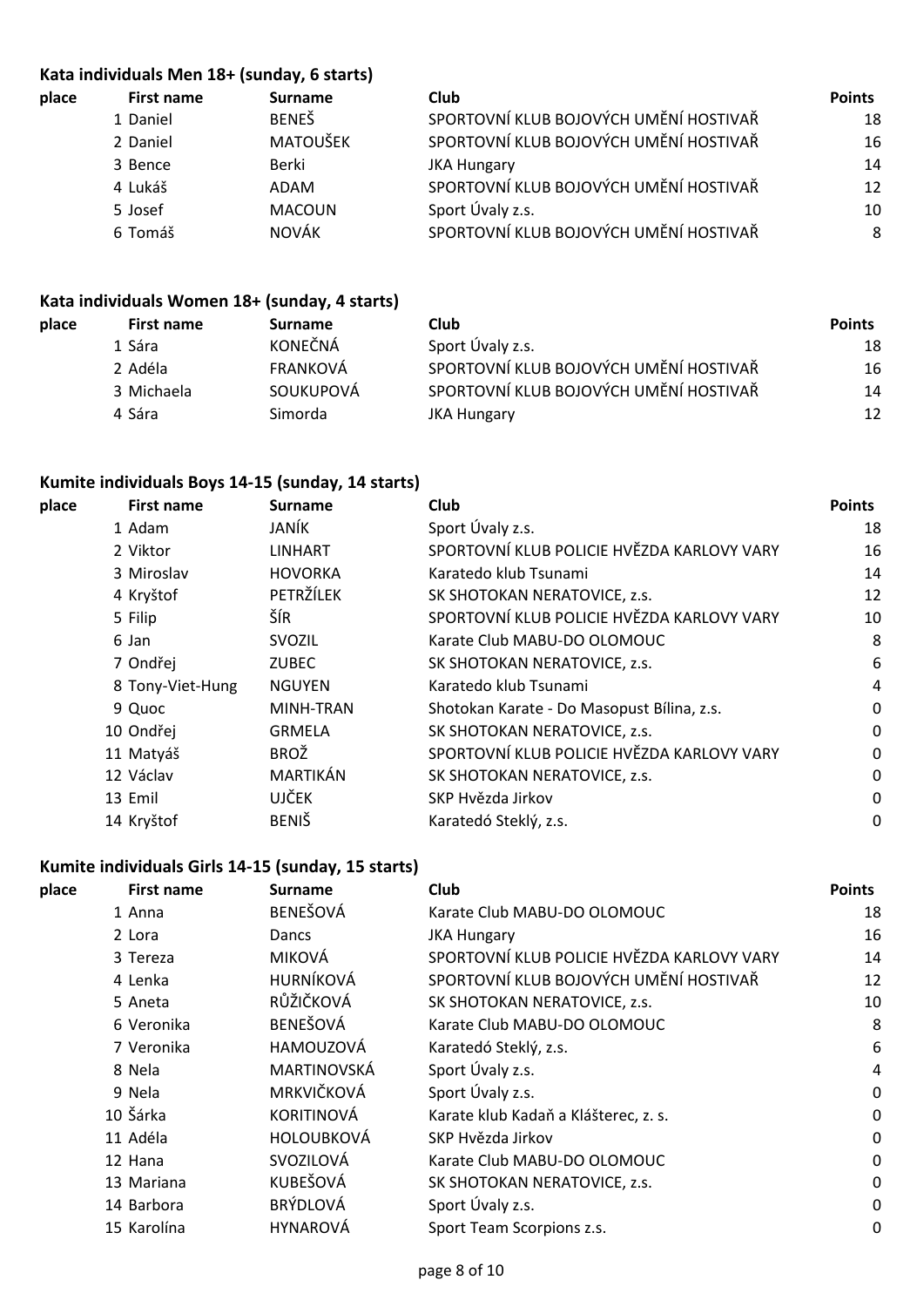#### **Kumite individuals Boys 16-17 (sunday, 14 starts)**

| place | <b>First name</b> | <b>Surname</b> | <b>Club</b>                                | <b>Points</b> |
|-------|-------------------|----------------|--------------------------------------------|---------------|
|       | 1 Jiří            | <b>MIKULA</b>  | SPORTOVNÍ KLUB BOJOVÝCH UMĚNÍ HOSTIVAŘ     | 18            |
|       | 2 David           | <b>BARVA</b>   | SPORTOVNÍ KLUB BOJOVÝCH UMĚNÍ HOSTIVAŘ     | 16            |
|       | 3 Ondřej          | PAZDERA        | SK SHOTOKAN NERATOVICE, z.s.               | 14            |
|       | 4 Tomáš           | TŘÍSKA         | Sport Úvaly z.s.                           | 12            |
|       | 5 Vojtěch         | <b>RENDL</b>   | SK SHOTOKAN NERATOVICE, z.s.               | 10            |
|       | 6 Roland          | Karakó         | <b>JKA Hungary</b>                         | 8             |
|       | 7 Petr            | <b>BARTOŇ</b>  | SK SHOTOKAN NERATOVICE, z.s.               | 6             |
|       | 8 David           | VYHNÁLEK       | Karate klub Kadaň a Klášterec, z. s.       | 4             |
|       | 9 David           | SMOLÁK         | Shotokan Karate - Do Masopust Bílina, z.s. | 0             |
|       | 10 Adam           | <b>PĚCH</b>    | Shotokan Karate - Do Masopust Bílina, z.s. | 0             |
|       | 11 Sebastian      | KŘÍŽEK         | SK SHOTOKAN NERATOVICE, z.s.               | 0             |
|       | 12 Martin         | <b>UJČEK</b>   | SKP Hvězda Jirkov                          | 0             |
|       | 13 Milán          | Dobra          | <b>JKA Hungary</b>                         | $\mathbf 0$   |
|       | 14 Tomáš          | KUŽELA         | SK SHOTOKAN NERATOVICE, z.s.               | 0             |
|       |                   |                |                                            |               |

#### **Kumite individuals Girls 16-17 (sunday, 8 starts)**

| place | <b>First name</b> | <b>Surname</b> | <b>Club</b>                            | <b>Points</b>  |
|-------|-------------------|----------------|----------------------------------------|----------------|
|       | 1 Jázmin          | Dudás          | <b>JKA Hungary</b>                     | 18             |
|       | 2 Karolína        | <b>KYTKOVÁ</b> | Sport Úvaly z.s.                       | 16             |
|       | 3 Zuzana          | SOKOLOVÁ       | Sport Team Scorpions z.s.              | 14             |
|       | 4 Anna            | Ragács         | <b>JKA Hungary</b>                     | 12             |
|       | 5 Boglárka        | Nyúzó          | <b>JKA Hungary</b>                     | 10             |
|       | 6 Kateřina        | HEŘMANOVÁ      | SPORTOVNÍ KLUB BOJOVÝCH UMĚNÍ HOSTIVAŘ | 8              |
|       | 7 Denisa          | PÁVOVÁ         | SK SHOTOKAN NERATOVICE, z.s.           | 6              |
|       | 8 Anežka          | VRBENSKÁ       | Sport Úvaly z.s.                       | $\overline{4}$ |
|       |                   |                |                                        |                |

#### **Kumite individuals Men 18+ (sunday, 2 starts)**

| place | First name       | Surname       | Club.                                  | <b>Points</b> |
|-------|------------------|---------------|----------------------------------------|---------------|
|       | 1 Dominik Attila | Stum          | JKA Hungary                            | 18            |
|       | 2 Matyáš         | <b>SOUKUP</b> | SPORTOVNÍ KLUB BOJOVÝCH UMĚNÍ HOSTIVAŘ | 16            |

#### **Kumite individuals Women 18+ (sunday, 5 starts)**

| place | First name       | <b>Surname</b> | <b>Club</b>                            | <b>Points</b> |
|-------|------------------|----------------|----------------------------------------|---------------|
|       | 1 Réka Virág     | Vass           | <b>JKA Hungary</b>                     | 18            |
|       | 2 Michaela       | SOUKUPOVÁ      | SPORTOVNÍ KLUB BOJOVÝCH UMĚNÍ HOSTIVAŘ | 16            |
|       | 3 Sára           | <b>KONEČNÁ</b> | Sport Úvaly z.s.                       | 14            |
|       | 4 Mercédesz      | Kovács         | <b>JKA Hungary</b>                     | 12            |
|       | 5 Magdalena-Anne | ŽŮČEK          | SPORTOVNÍ KLUB BOJOVÝCH UMĚNÍ HOSTIVAŘ | 10            |

#### **Kata team Boys 14-15 (sunday, 4 starts)**

| place | Team                                           | <b>Points</b> |
|-------|------------------------------------------------|---------------|
|       | 1 Sport Úvaly (CHARVÁT, JANÍK, VAŠEK)          | 18            |
|       | 2 Tsunami Prachatice (APPELT, HOVORKA, NGUYEN) | 16            |
|       | 3 Karatedó Steklý (ŠEVČÍK, PSOTA, HETZER)      | 14            |
|       | 4 KC MABU-DO Olomouc (KROV, KUBOŠ, SVOZIL)     | 12            |
|       |                                                |               |